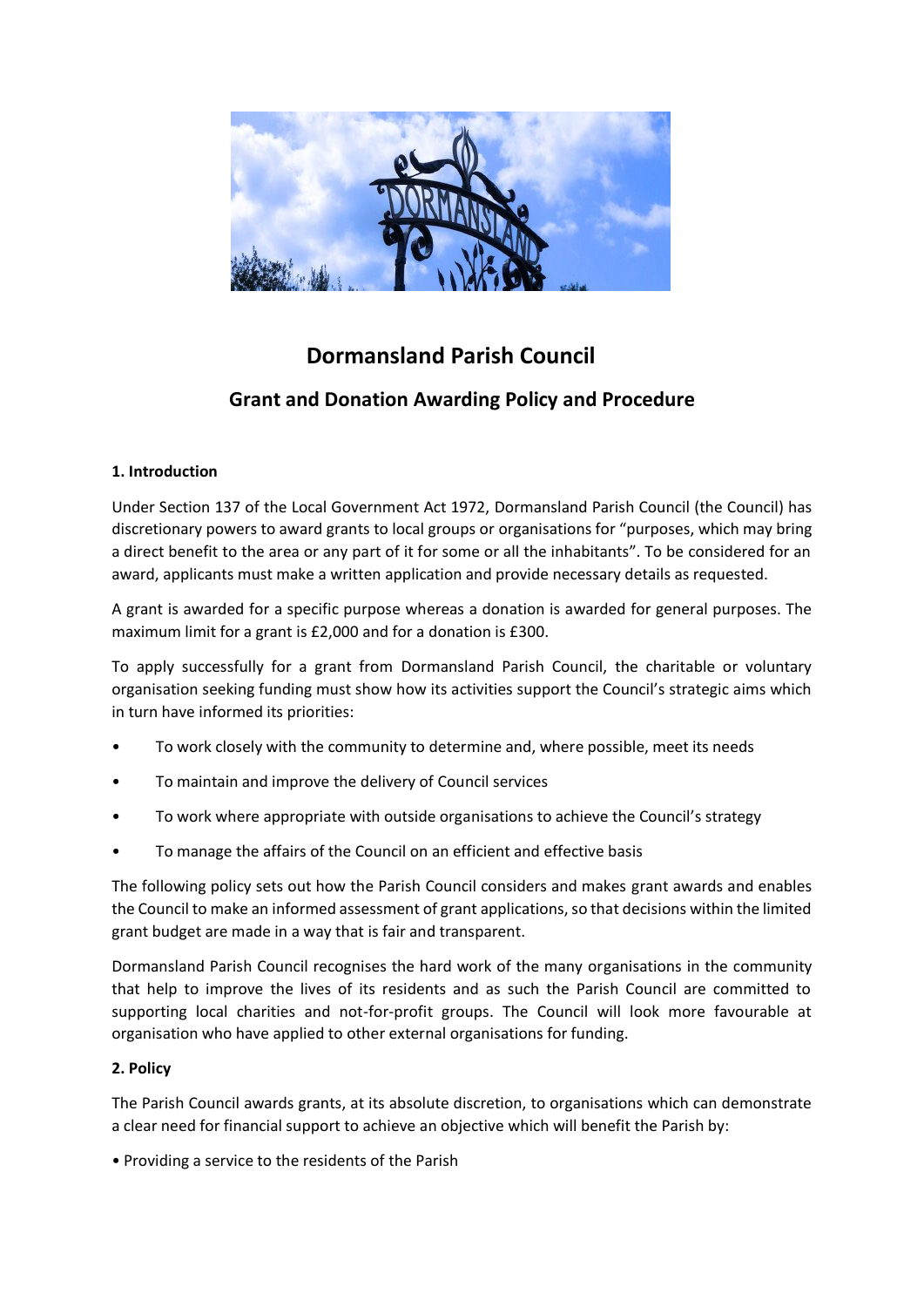- Enhancing the quality of life of residents of the Parish
- Improving the environment, and promoting the Parish in a positive way
- Encouraging the participation in team sports

The Parish Council will NOT award grants to:-

- Private Individuals
- Commercial Organisations

• Purposes for which there is a statutory duty upon other local or central government departments to fund or provide

- "Upward funders", i.e. Local groups where fund-raising is sent to a central HQ for redistribution
- Political parties
- Organisations that have a disproportionately high levels of uncommitted reserves

This list is not exclusive and may be added to at the council's discretion.

Ongoing commitments to award grants in future years will not be made. A fresh application will be required each year. This will be at the discretion of the council.

Grants will not normally be made retrospectively unless in the situation of an emergency.

Organisations requesting funds for buildings must provide evidence of security of tenure for a minimum of 7 years from the date that the grant is considered. Proof of adequate insurance with a reputable insurance company must be provided.

Decisions made by the Council on grant applications are solely a matter for and at the discretion of the Council.

#### 3. Application Procedure

Grant application forms can be downloaded from the Council's website or are available from the Parish Clerk at [dormansclerk@outlook.com](mailto:dormansclerk@outlook.com) or 07395 323456.

Applications are considered throughout the year on a first-come, first-served basis, and applicants should be mindful that the Council's financial year begins in April.

Grants will generally not exceed £2,000 and normally only one application for a grant will be considered from any organisation in any one financial year. Amounts over £2,000 will be given only in exceptional circumstances.

Grant applications will only be considered if submitted on a Grant Application Form with all supporting documentation. It is therefore important that all the questions on the application form are answered as fully as possible to provide a detailed picture of your proposed project or of the activities of your organisation within the parish.

Organisations requesting a grant or donation are required to submit the following:

- A completed application form
- Copies of their last year end accounts including details of reserves held by the organisation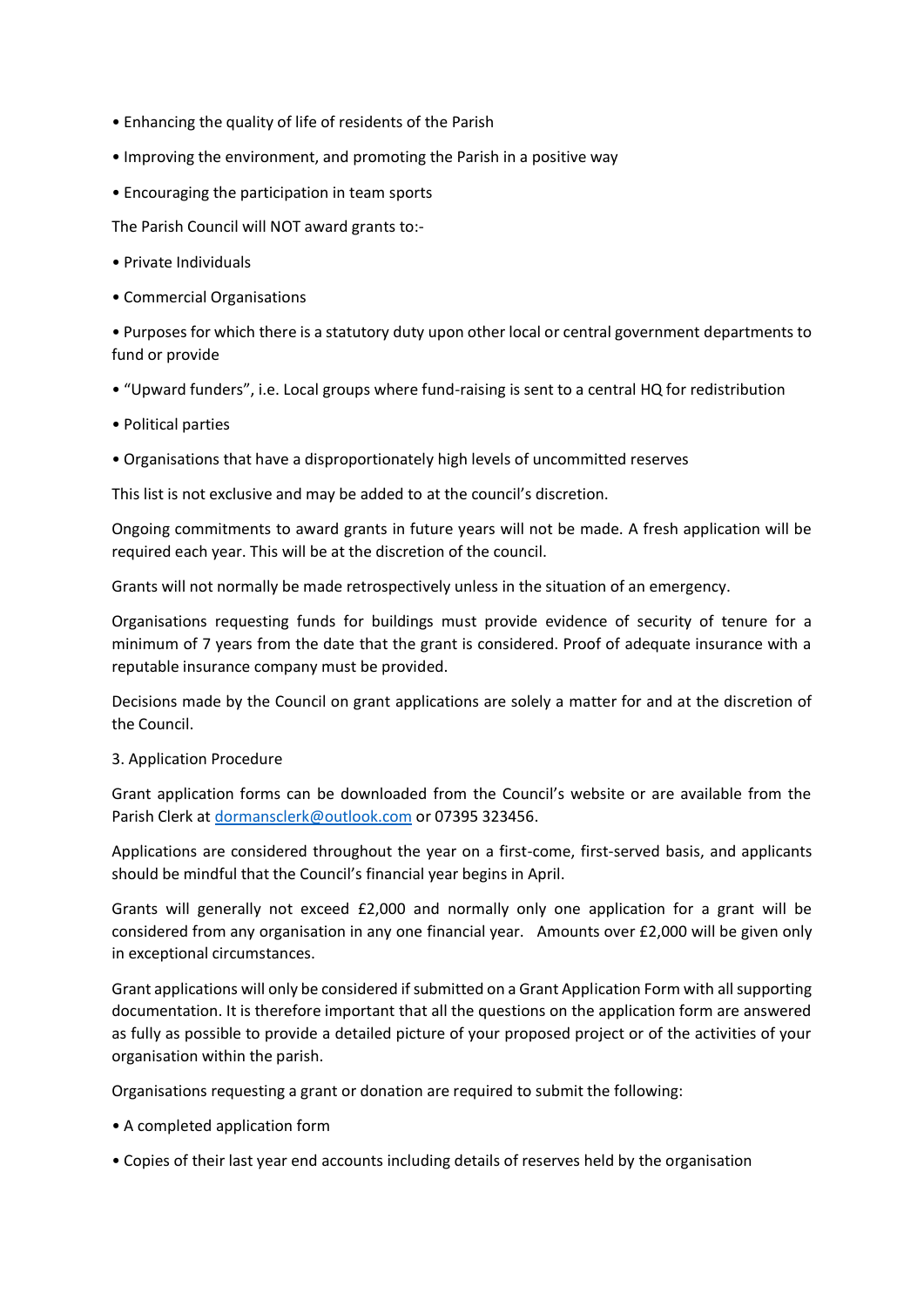• The number, or percentage, of members that belong to the organisation and that live within the Dormansland Parish Area

- The number, or percentage of residents of the parish that the grant will benefit
- Details of any restrictions placed on who can use/access their services

Organisations will normally be expected to have clear written aims and objectives, a written constitution and a separate bank account controlled by more than one signatory.

For the purchase of single items of goods or services, applicants will be expected to supply at least three quotes. All grants awarded will be subject to a requirement to report back to Dormansland Parish Council as to the work delivered and/or community benefit.

Successful applicants will normally receive funds within one month of the decision date.

#### **4. Assessment Procedure**

At the Parish Council's annual budget meeting an amount will be set from which grants will be awarded during the following financial year. This amount will only be for grant requests that have been received by the Parish Council in accordance with the application procedure.

The budget is allocated on a first-come, first-served basis and cannot be exceeded in any financial year. The availability of funds within the budget does not guarantee an award; a decision upon an award will remain for approval by the Parish Council at the appropriate meeting. Once the grants budget is exhausted, the Parish Council will only consider exceptional requests for assistance.

Each application will be assessed on its own merits. However, to ensure as fair a distribution as possible of available funds, the Parish Council will take into account the amount and frequency of any previous awards. Due account may also be taken of the extent to which funding has been sought or secured from other sources or fund-raising activities.

#### **5. Grant Award Conditions**

• Grants must be spent within one year of the award

• The grant can only be used for the purpose stated in the application and the Council reserves the right to reclaim any grant not being used for the specified purpose of the application. However, if a group wishes to change the purpose of the grant they must seek approval by writing to the Council who will consider whether or not to approve the change

• Organisations are responsible for ensuring their compliance with all applicable legal and statutory requirements

• Successful applicants may be required to provide the Parish Council with a report on how the funds have been used, and the outcomes of the funded activity

• Successful applicants are required to acknowledge the contribution made by the Council in all promotional activity relating to the application, and any websites belonging to the organisation

• Only one application per year will be accepted from any organisation unless in exceptional circumstances.

• If a project does not proceed as planned, the council would expect the grant to be returned